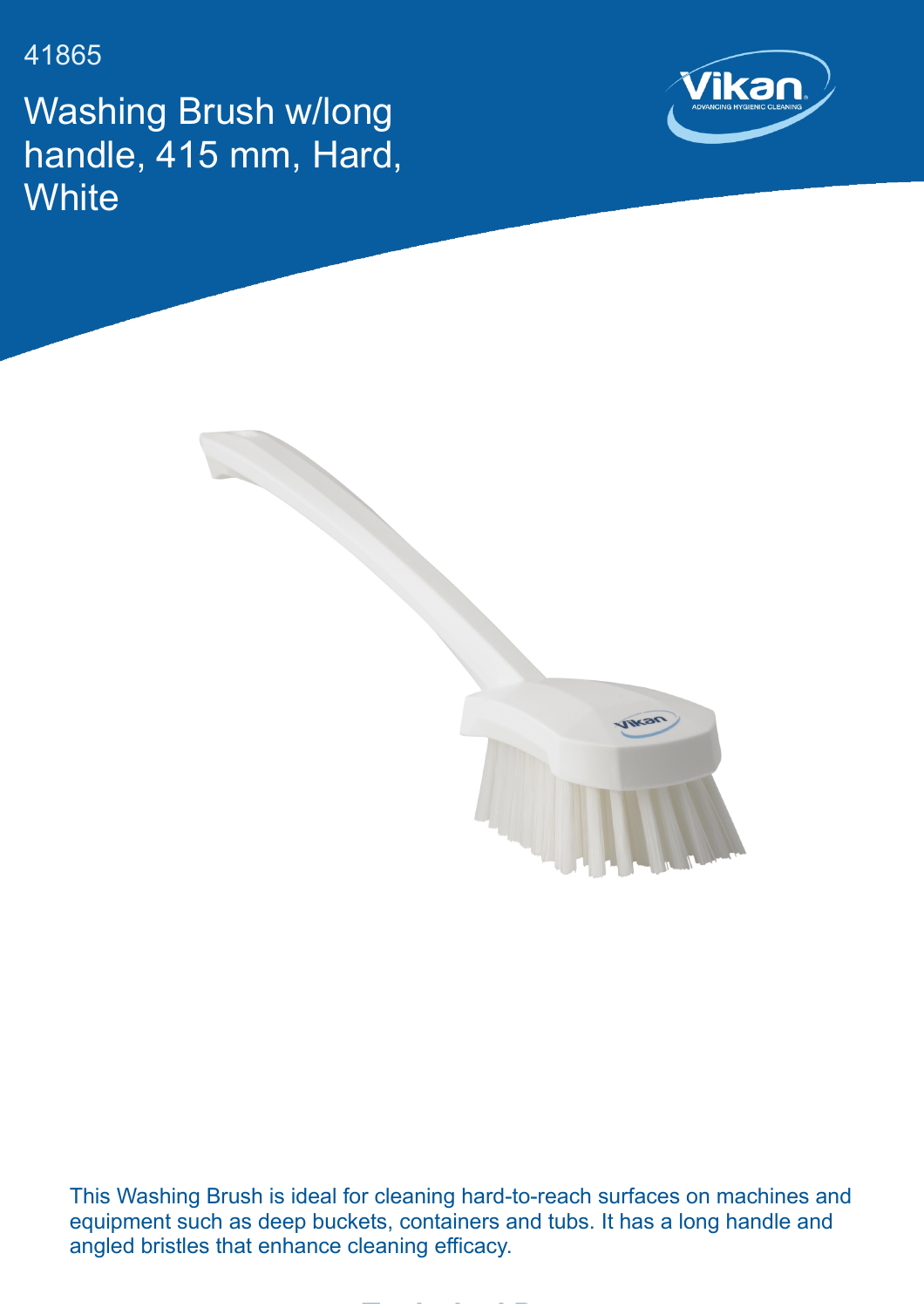## **Technical Data**

| <b>Item Number</b>                                                                        | 41865                                                                     |
|-------------------------------------------------------------------------------------------|---------------------------------------------------------------------------|
| <b>Visible bristle length</b>                                                             | <b>36 mm</b>                                                              |
| <b>Material</b>                                                                           | Polypropylene<br><b>Polyester</b><br><b>Stainless Steel (AISI</b><br>304) |
| Complies with (EC) 1935/2004 on food contact materials <sup>1</sup>                       | Yes                                                                       |
| Produced according to EU Regulation 2023/2006/EC of Good<br><b>Manufacturing Practice</b> | Yes                                                                       |
| <b>FDA compliant raw material (CFR 21)</b>                                                | Yes                                                                       |
| Complies with UK 2019 No. 704 on food contact materials                                   | Yes                                                                       |
| Meets the REACH Regulation (EC) No. 1907/2006                                             | Yes                                                                       |
| Use of phthalates and bisphenol A                                                         | <b>No</b>                                                                 |
| <b>Is Halal and Kosher compliant</b>                                                      | Yes                                                                       |
| <b>Design Registration No.</b>                                                            | EU 002025700-0001-3,<br>GB 20257000001-3                                  |
| <b>Box Quantity</b>                                                                       | 10 Pcs.                                                                   |
| Quantity per Pallet (80 x 120 x 200 cm)                                                   | <b>700 Pcs</b>                                                            |
| <b>Quantity Per Layer (Pallet)</b>                                                        | 70 Pcs.                                                                   |
| <b>Box Length</b>                                                                         | 435 mm                                                                    |
| <b>Box Width</b>                                                                          | 205 mm                                                                    |
| <b>Box Height</b>                                                                         | 180 mm                                                                    |
| Length                                                                                    | 415 mm                                                                    |
| <b>Width</b>                                                                              | 71 mm                                                                     |
| <b>Height</b>                                                                             | 75 mm                                                                     |
| <b>Net Weight</b>                                                                         | $0.24$ kg                                                                 |
| <b>Weight bag (Recycling Symbol "4" Low Density Polyethylene</b><br>(LDPE)                | 0.0085 kg                                                                 |
| <b>Weight cardboard</b>                                                                   | $0.0255$ kg                                                               |
| <b>Tare total</b>                                                                         | 0.034 kg                                                                  |
| <b>Gross Weight</b>                                                                       | $0.27$ kg                                                                 |
| <b>Cubik metre</b>                                                                        | 0.00221 M3                                                                |
| <b>Recommended sterilisation temperature (Autoclave)</b>                                  | 121 °C                                                                    |
| <b>Max. cleaning temperature (Dishwasher)</b>                                             | 93 °C                                                                     |
| Max usage temperature (food contact)                                                      | 80 °C                                                                     |
| Max usage temperature (non food contact)                                                  | 100 °C                                                                    |
| Min. usage temperature <sup>3</sup>                                                       | $-20 °C$                                                                  |
| <b>Max. drying temperature</b>                                                            | 100 °C                                                                    |
| Min. pH-value in usage concentration                                                      | 2 pH                                                                      |